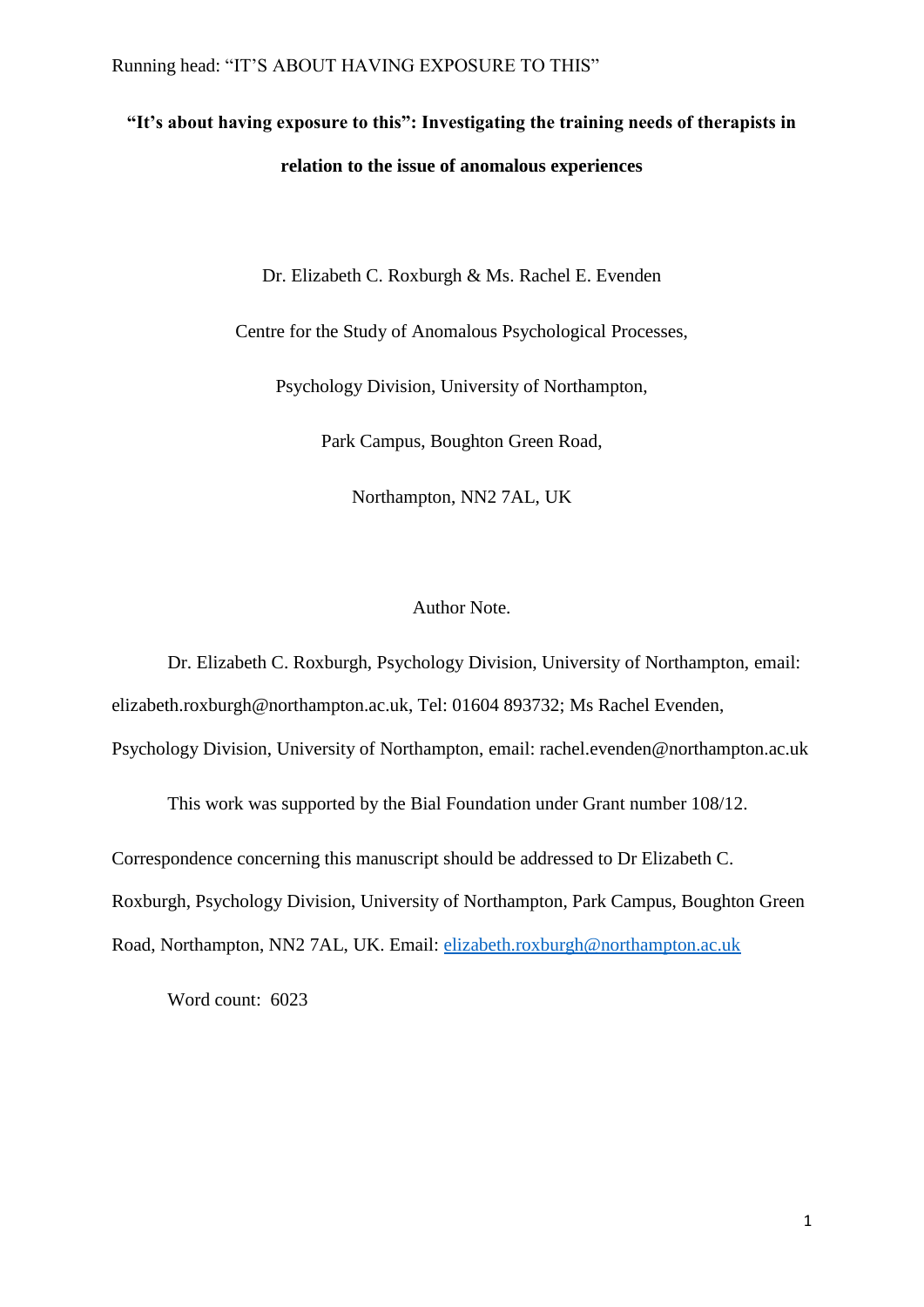Anomalous experiences (AEs) are those that "depart from our own familiar personal experiences or from the more usual, ordinary, and expected experiences of a given culture and time" (Braud, 2012, p.107). Several different types of AEs have been reported in the literature, including synchronicity experiences, out-of-body experiences (OBEs), near-death experiences (NDEs), mystical or peak experiences, extrasensory perception (ESP), and contact with the deceased (see Appendix A for a list of AEs used in this research). Surveys have shown that the general population consistently report high levels of belief that such phenomena are real and frequently claim to have had personal experience of them (Cardeña, Lynn, & Krippner, 2014). For example, a UK poll with 1001 British adults found that 47% believed in life after death and 42% believed in telepathy, with similar figures reported in terms of direct experience with the paranormal, as 49% reported contact with ghosts and 41% said that they had experienced telepathy (Ipsos MORI, 2003). Likewise, a USA opinion poll, based on a sample of 1002 adults, found that three in four Americans believe in the paranormal (Moore, 2005).

In the therapeutic context, there have been a number of clients who have sought support for AEs, at least in specialist counselling services in Europe: mainly France, Holland, and Germany that have been set up specifically to support such issues (see Kramer, Bauer, & Hövelmann, 2012). At the Institut für Grenzgebiete der Psychologie und Psychohygiene (IGPP: Institute for Border Areas of Psychology and Mental Hygiene), for example, Belz and Fach (2012) recorded the types of AEs that clients sought support for between 1996 and 2006, and found that out of 1465 cases, 53% were related to poltergeist and apparition phenomena, 41% to be related to ESP, 38% to be associated with internal presence and influence (e.g., spirit possession), 15% to be associated with external presence and nightmares (e.g., sleep paralysis), 10% to be related to synchronicity experiences, and 7% to be associated with mediumship. However, recent research with clients who have disclosed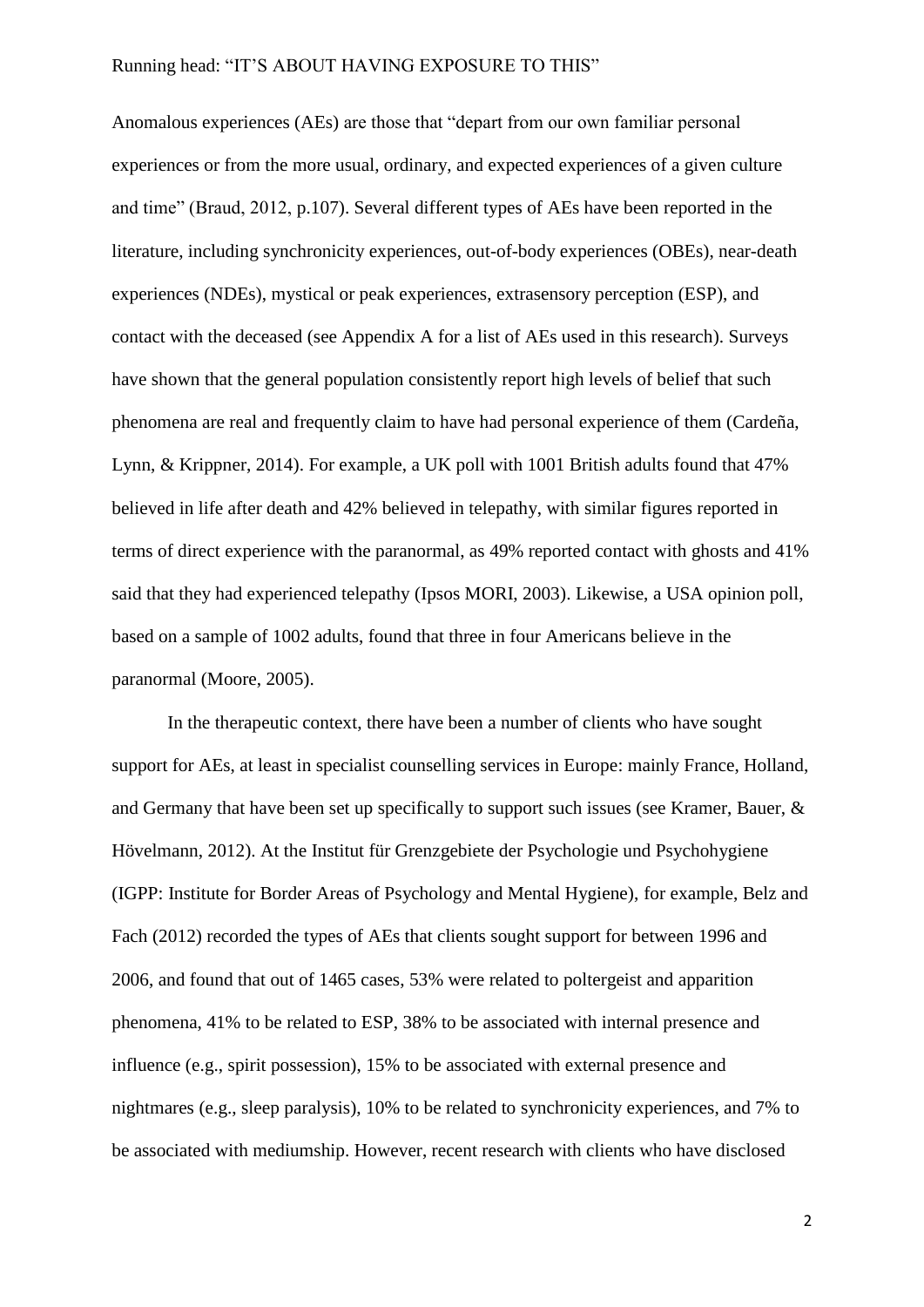AEs in mainstream therapeutic contexts has found that they often do not feel listened to, accepted or understood (Roxburgh & Evenden, in press; Taylor, 2005).

In one of the few studies to investigate the experiences of health professionals, Corbeau (2004, as cited in Eybrechts & Gerding, 2012) found that out of a sample of 129 health professionals in the Netherlands, more than half reported to have been in contact with a client that had problems associated with spirit contact (59%), extrasensory perception (55%) or psychic healing (51%). Moreover, they also found that 83% of health professionals had not taken part in any courses about these topics and that 35% expressed a need for more training in this area. This is similar to research conducted on the prevalence and phenomenology of synchronicity experiences (SEs) in the therapeutic setting, which found that 44% of a sample of 226 therapists had experienced SEs in the therapeutic setting and that 67% felt that SEs could be useful for therapy, but that these experiences came as a shock to therapists and challenged their concept of reality (Roxburgh, Ridgway, & Roe, 2015; Roxburgh, Ridgway, &Roe, 2016). As such, there seems to be a need to provide accurate and reliable information about AEs for mental health professionals who might counsel clients who report such issues (and who might also have these experiences themselves).

Guidelines have been published on the topic of counselling individuals who have AEs (e.g., Grof & Grof, 1989; Hastings, 1983; Siegel, 1989), and these texts suggest that it is important to provide clients with sufficient information about the process they are going through, and to explain what is known about the phenomenon. However, to do this effectively, we would argue that there is a need for mental health professionals to be provided with accurate and balanced information about the nature and origins of AEs and their consequences for the experient, in addition to existing counselling skills. Indeed, some have proposed that there is a need for a new kind of professional that has training in counselling,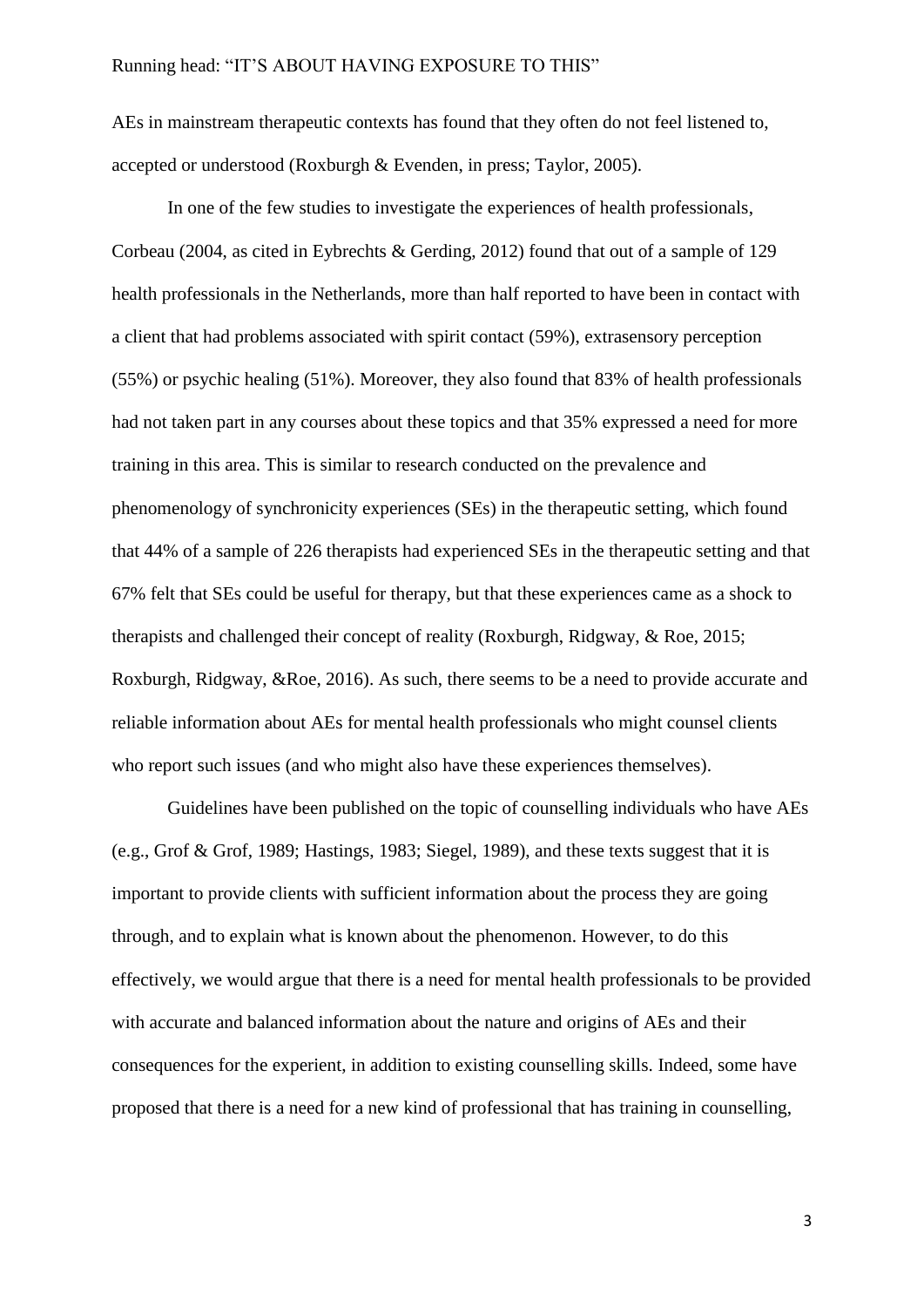psychotherapy, clinical psychology, or psychiatry on the one hand, but also has knowledge of the theoretical and research material on AEs on the other (Ianuzzo, 2012).

Despite AEs appearing to be relatively common in the general population, and a proportion of individuals seeking support for such experiences, little is known about the training needs of therapists who may work with such clients. We therefore aimed to conduct focus groups with students undertaking counselling and clinical psychology programmes to investigate how useful they have found any training on working with clients who report AEs, and if this training has not been provided, whether there is a need for such provision.

#### **Method**

#### **Design**

A qualitative study consisting of two focus groups was designed to explore the training needs of students in relation to the issue of AEs. "Focus groups are a method where data are collected from *multiple* participants at the same time. They involve a relatively unstructured, but guided, discussion focused around a topic of interest" (Braun & Clarke, 2013, p. 108). They are particularly useful when investigating an under-researched area and with participants whose views about a topic or phenomenon are unknown (Frith, 2000).

In making a decision about what method of data analysis would be most appropriate for our aims, a range of qualitative approaches were considered. We felt that thematic analysis (Braun & Clarke, 2006) was the most suitable as it would enable us to establish if there were any commonalities in participants' data (i.e., whether there were any common themes when discussing their training needs). We ruled out other qualitative approaches such as discourse analysis, as it is more concerned with the role of language in the construction of social reality, and grounded theory as it is an approach that has more commonly been adopted in sociological research to establish theoretical insight (for an overview of qualitative research approaches see Willig & Stainton-Rogers, 2013).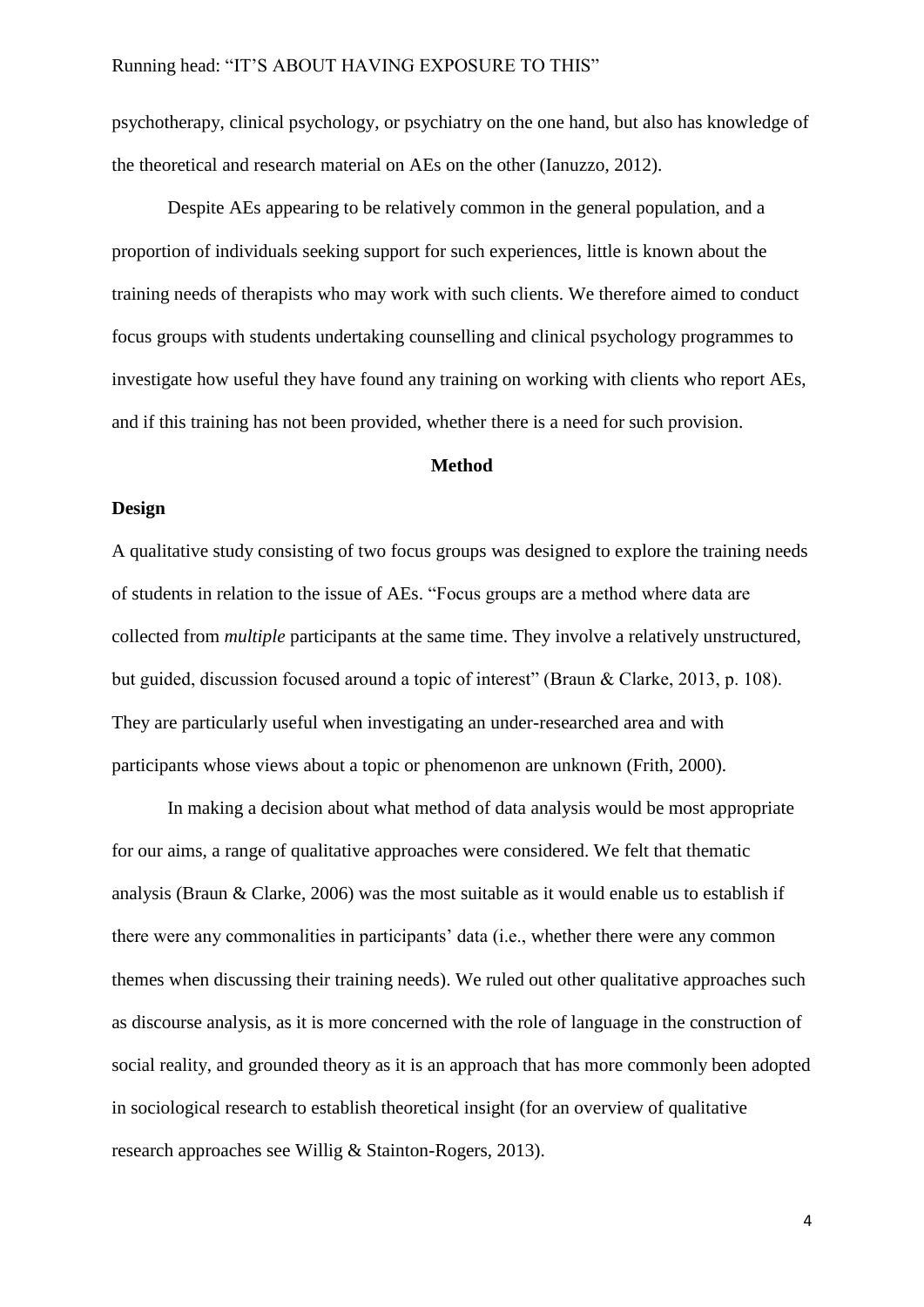# **Participants**

 $\overline{a}$ 

For pragmatic reasons, we restricted our recruitment of participants to two professional bodies. We selected the British Association of Counselling and Psychotherapy (BACP) since both authors are BACP registered counsellors and are familiar with BACP accredited training programmes. We also selected clinical psychology training programmes accredited by the British Psychological Society (BPS) given that 'clinical parapsychology' is an emerging field intended to address the interface between anomalous experiences and mental health (for an overview see Kramer et al., 2012). We contacted 48 BACP accredited counselling programmes and 30 BPS accredited clinical psychology programmes in the UK by email, letter, and by telephone to ask if they would distribute information about the study to their students. In an attempt to facilitate participation, we stated that we would be able to visit the training providers and hold the focus groups at their place of training or reimburse students for their travelling costs and run focus groups in a private room at our university. We also offered to visit the training programmes and provide a talk about the research, but only one training programme responded to this. In addition, we posted a call for participants on the BACP research noticeboard, which is a free resource for members, but were unable to do so for the BPS<sup>1</sup>. After posting a call for research participants on a social media site forum, two focus groups with counselling/psychotherapy students were organised which each had six participants  $(N = 12)$ . The participants were fairly diverse in terms of age (ranged between 32) and 59 years), ethnicity (Mexican, Indian, Mixed Race, British), spiritual/religious orientation (Catholic, Hindu, Agnostic, Christian), but not gender (one male, 11 females) which perhaps reflects the gender imbalance inherent within the therapy professions.

<sup>&</sup>lt;sup>1</sup> The Division of Clinical Psychology informed us that they could not send out our request for research participants on the Pre-Qualification Group announcement list because they do not circulate individual research requests in line with the DCP's email announcement list policy. We were also unable to post on the discussion forum of the DCP website as neither author is a member of this division. We could have posted a notice in *The Psychologist* to recruit participants but this incurs a charge and no funds were available to do so.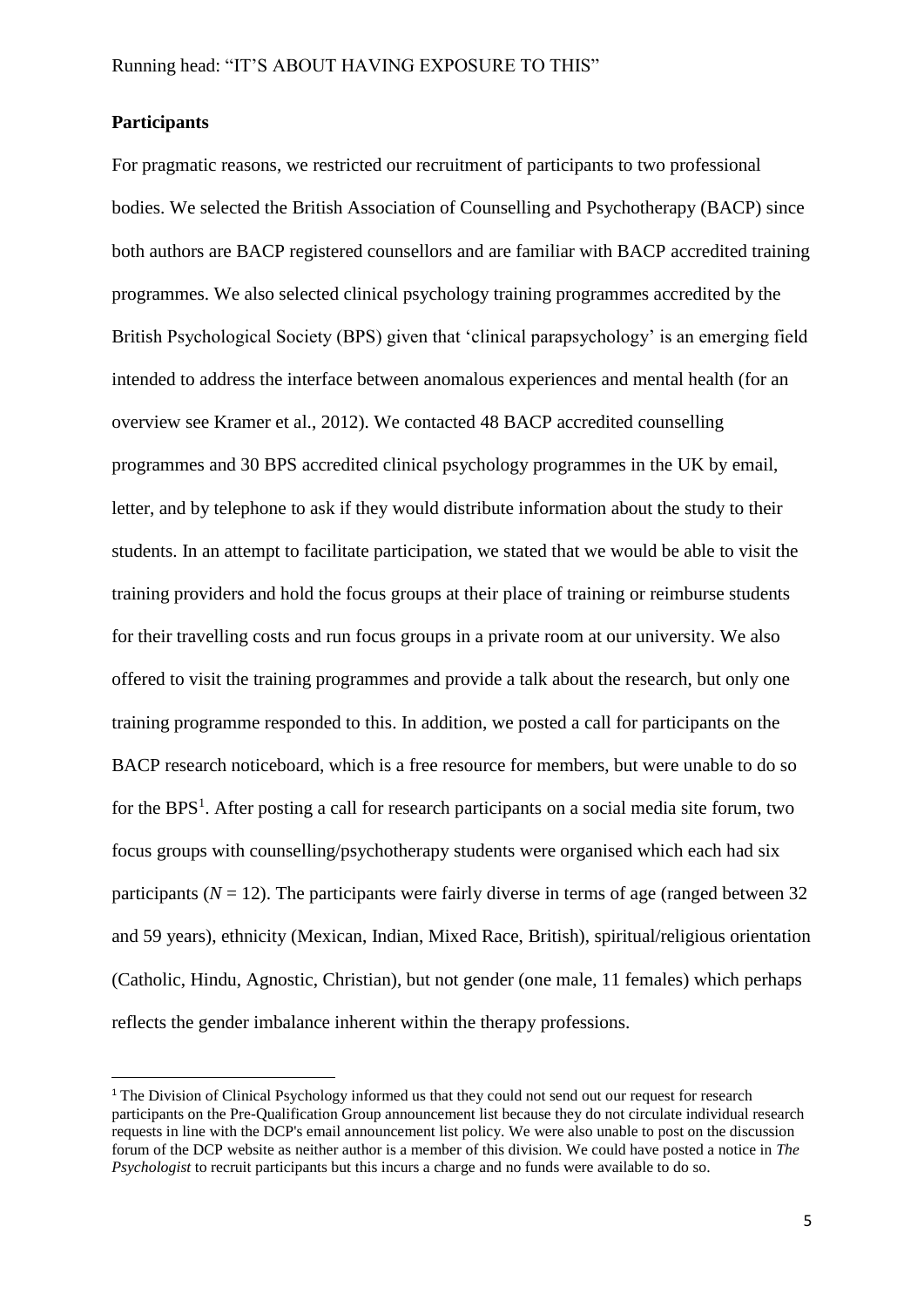# **Data collection**

Two focus groups were facilitated by both of the authors (i.e. both authors were present at each focus group) who have experience of moderating groups and interviewing, and were held in rooms available at the participants' place of study. They were organised on a date that coincided with students' teaching and were approximately one hour in duration. A nondirective approach was taken by the facilitators and we tried to ensure that all members of the group had an opportunity to contribute to the discussion (Stewart, Shamdasani, & Rook, 2007). The focus group schedule included the following topics:

- 1. Whether they had taken part in any training on AEs as part of their programme and how they found this
- 2. How well equipped they felt with regards to working with clients reporting AEs
- 3. What information, if any, they would like to see included in training
- 4. If they had any clients who had reported AEs, how did they address this in therapy
- 5. How easily they felt clients were able to disclose AEs
- 6. How they would feel about disclosing their own AEs to clients

Participants were asked to ensure that the focus group discussion remained confidential and to respect any diverse opinions within the group.

# **Data analysis**

With the participants' permission, the focus groups were recorded, transcribed, and analysed using inductive thematic analysis (Braun  $\&$  Clarke, 2006). Transcripts were read multiple times by both authors until familiarity with the content was achieved. Any interesting observations about the narrative, in relation to the implications for therapists and their training needs, were noted on the transcripts and initial lists of potential themes were generated. Both authors then reviewed these lists and began a process of clustering themes in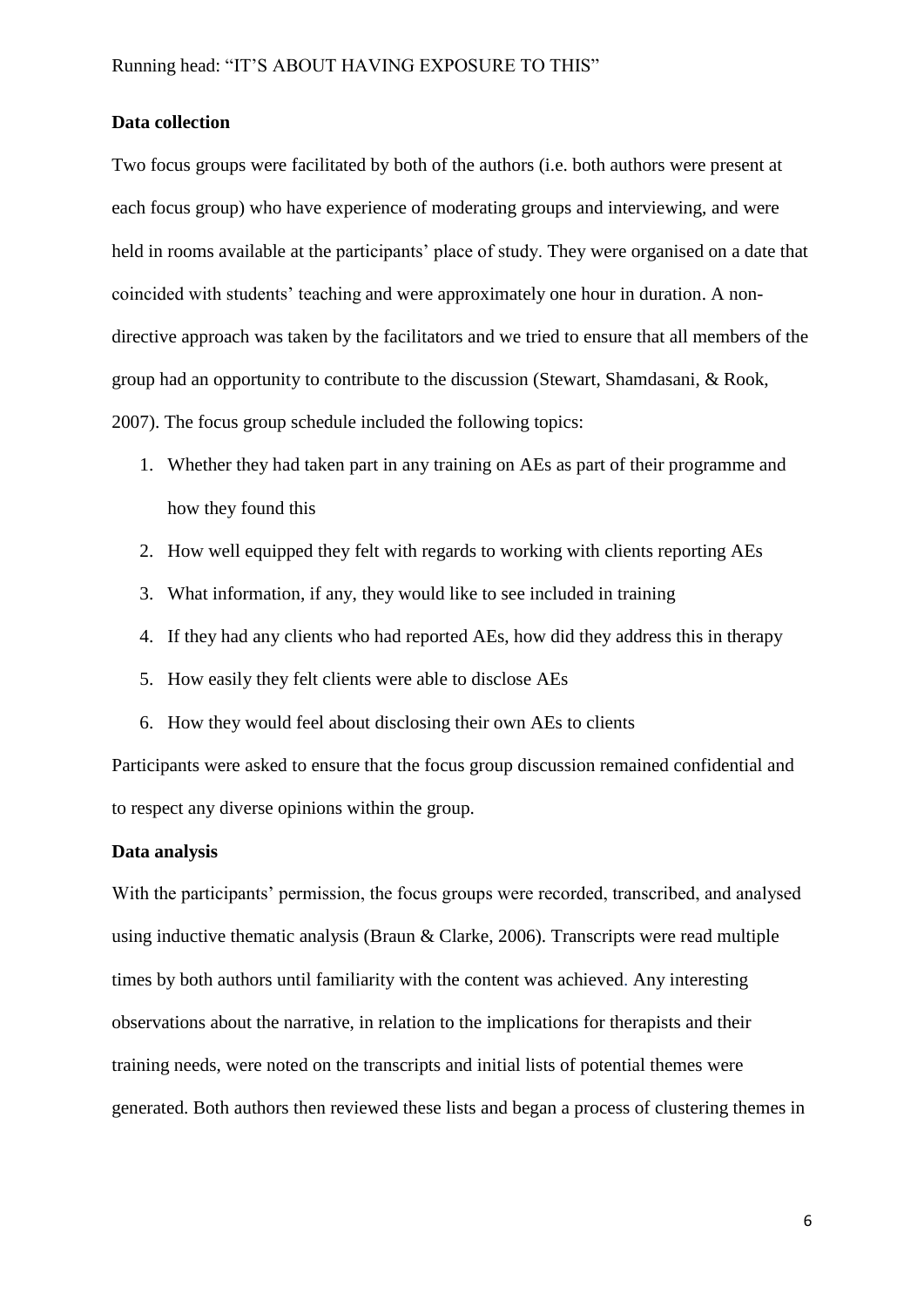order to develop a final table of themes that accurately reflected repeated patterns of meaning within the data. Short participant extracts were used to name the themes.

#### **Ethics**

Ethical approval was obtained by the Social Sciences Ethics Committee at the University of Northampton. Participants were provided with participant information sheets and asked to sign a consent form to take part in the research. They were assured that participation would remain anonymous but that selected quotes from the focus group discussion may be used in the write-up and presentation of findings. If there was anything that they said in the focus group that they did not want to be used or shown to other people, they were asked to notify us within one month of taking part in the study.

# **Reflexive statement**

Both authors are academics as well as BACP registered counsellors. In terms of our own experiences of working with clients who have reported AEs, we note the importance of respecting different explanatory models and to acknowledge the experience as subjectively real for the individual. We also teach on counselling programmes and feel it is important that students are aware of how they might respond to the range of AEs that could be reported in therapy. We do not have any fixed beliefs about the ontology or legitimacy of such experiences and were mindful in the analysis to be objective and open-minded. It is possible that the participants' knowledge of us being tutors on similar programmes to the ones they were training in at the time could have influenced how they responded. This could have been a drawback in terms of participants not wanting to disclose information about their training programme and being concerned about how we might perceive them or a facilitator in terms of participants being reassured that we had gone through similar training and were aware of the importance of confidentiality and group dynamics. On reflection we believe we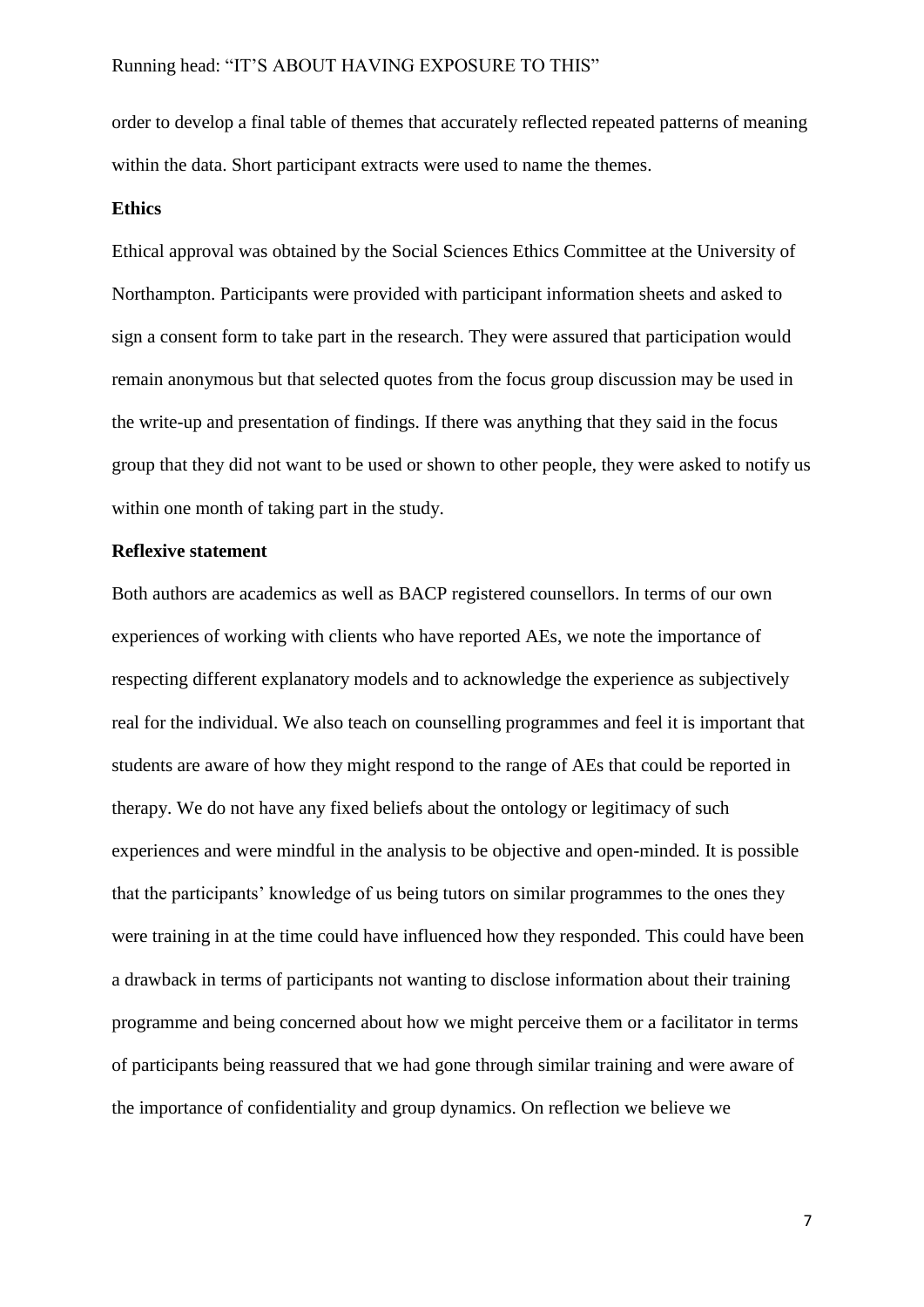developed a good rapport with participants at the time and they appeared to share their thoughts and feelings freely and openly.

#### **Findings**

Thematic analysis elicited four themes:

- 1. "Quite often we get taken by surprise because it's a subject we don't talk about"
- 2. "It's just having this in our vocabulary"
- 3. "Demystifying and valuing AEs as normal human experiences"
- 4. "To ask or not to ask?"

Prototypical statements from the focus group transcripts are used to reflect themes.

# **Theme 1: "Quite often we get taken by surprise because it's a subject we don't talk about".**

The majority of participants said that they felt unequipped to work with clients who report AEs and that this was because they had not talked about AEs in training or supervision. However, most of the participants in one focus group said that they would try to still work with clients in a person-centred way despite not having any specific training on their programme. Some participants had worked with clients who had reported AEs and those participants said that the experience had taken them by surprise when their client had shared it with them. One participant revealed that she felt scared when her client reported an AE as it came as quite a shock to her.

I've got a 17-year-old client and his father passed away four months previous[ly]

and he's been describing poltergeist activity and the unusual death related

experiences on your list. And I must admit it did throw me a bit.

Another participant reflected on how common it was for therapists in a bereavement counselling service to see clients who had sensed the presence of the deceased, and that this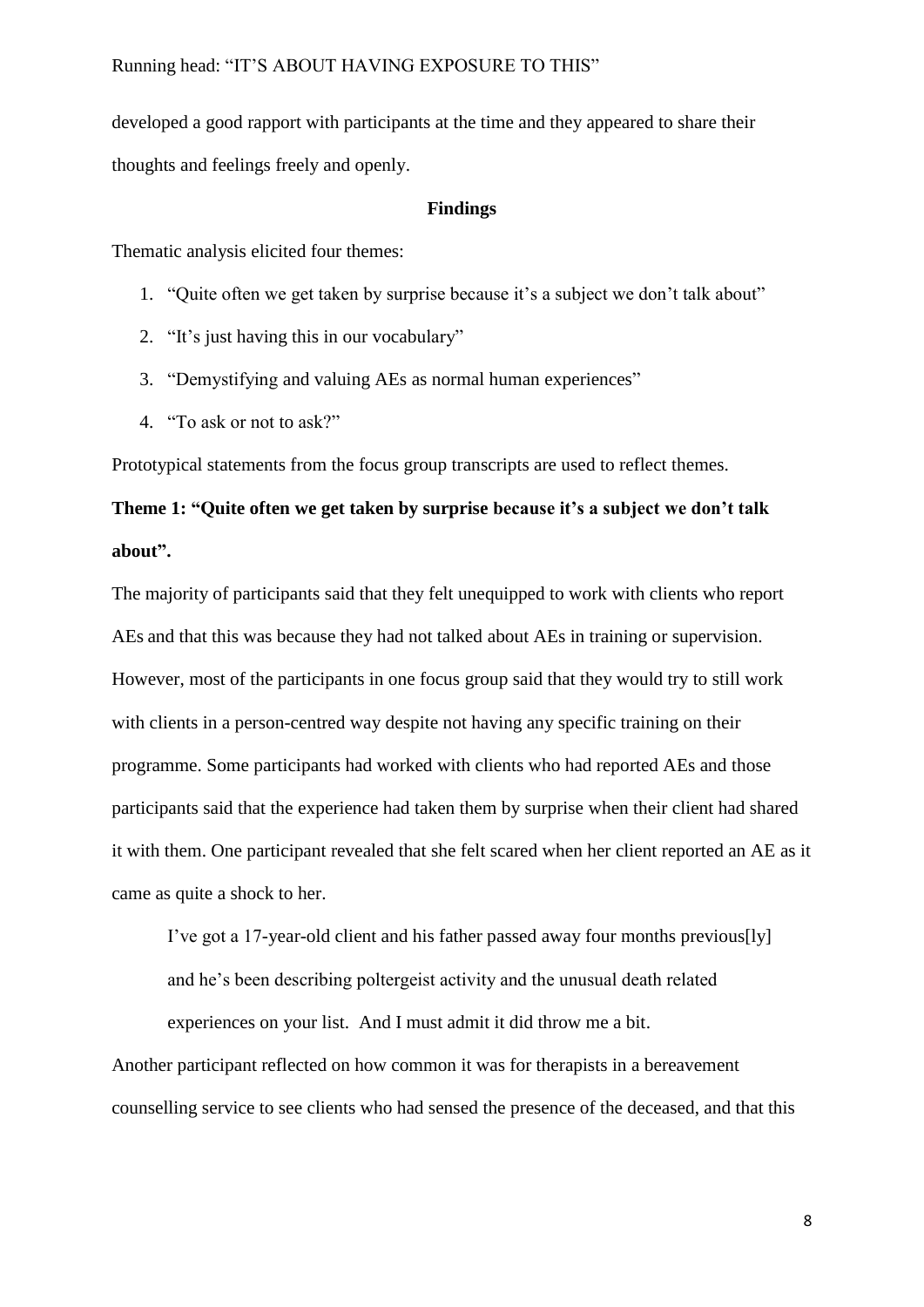was normalised in training, but acknowledged that in another setting it might be more of a shock to therapists.

When you're sitting with a bereavement client, you're kind of prepared for it, where I suppose if you're in a placement and someone comes in and they bring in some kind of supernatural experience, there's that moment of not feeling prepared.

#### **Theme 2: "It's just having this in our vocabulary".**

When discussing what they felt would be useful in training, all participants agreed that it would be helpful if AEs were normalised in training and that being introduced to the topic would help them to feel better prepared for working with clients who have experienced AEs and want to talk about them in therapy. They stated that they found the focus group useful and that this could be extended to a group discussion and/or a forum as just talking about AEs whilst in training would help. They also said that they found the list of AEs helpful (included here as an Appendix) as it introduced them to experiences that they had not heard about before. Other suggestions that participants made included discussing case studies and doing an independent learning group session on AEs that would involve a small group of students investigating a topic or particular AE, developing a portfolio containing relevant articles and information, and then presenting findings to the larger group. They also felt it would be useful if they were introduced to spiritual/religious and cultural belief systems, since without that context some experiences may be seen as 'bizarre' (one participant gave the example of glossolalia) or misinterpreted. The following statement from one participant exemplifies the theme:

Perhaps exploring what these things are, possibly giving some case study examples so that it puts it in that counselling scenario, of what somebody brings. And I think it's just that kind of being familiar enough with it that I suppose if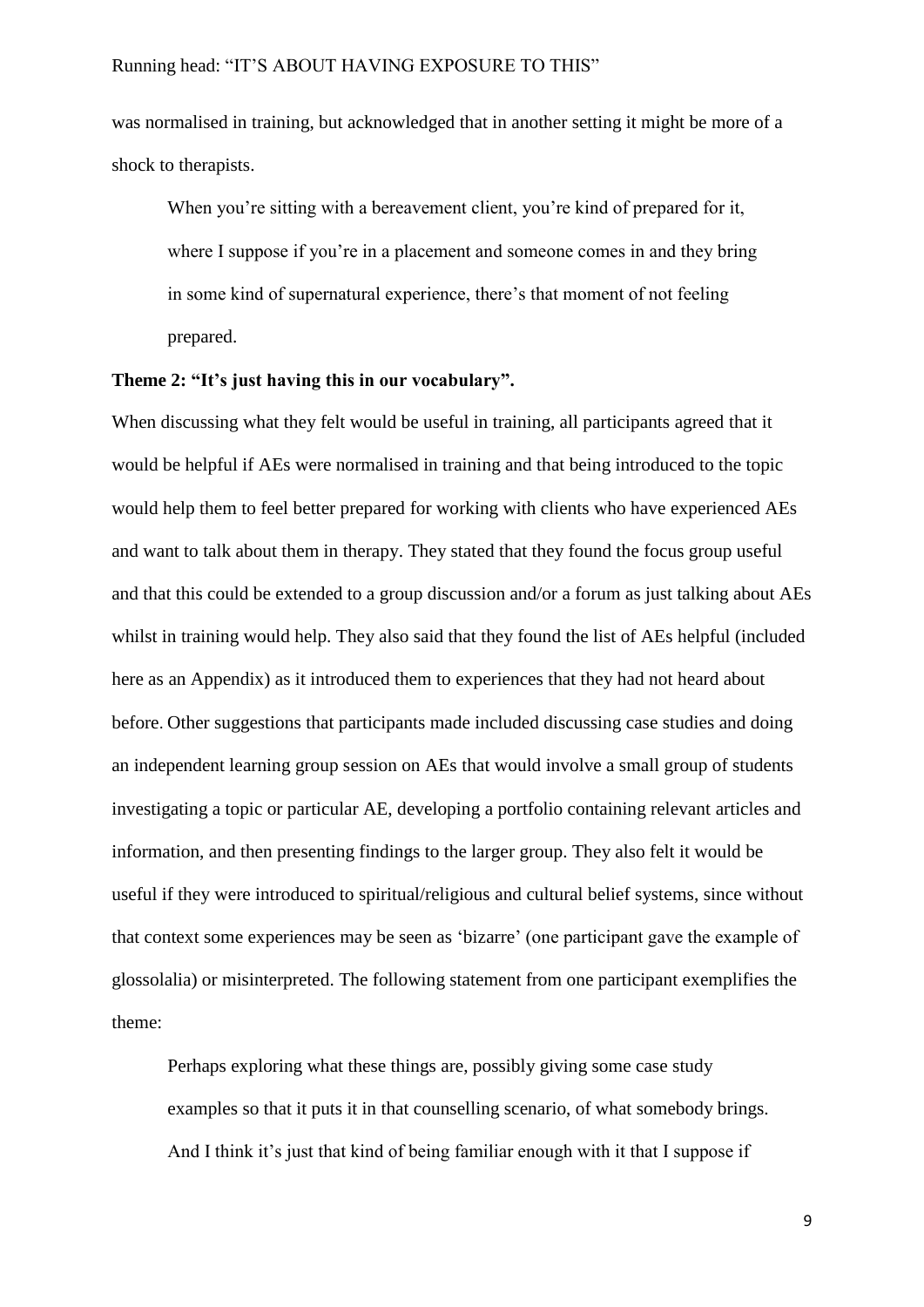we're in a counselling session, we're not going to be thrown. I mean we're prepared for, like, suicide and we're prepared for a lot of these other things but how prepared are we if somebody starts to tell us about some of the things on this list, to be accepting and to not feel shock or to be scared even. Oh God, they're talking about this, you know, where's the door? So take the fear out of them I think and maybe an opportunity to share some of our own experiences, I think that can be quite valuable as well.

#### **Theme 3: "Demystifying and valuing AEs as normal human experiences".**

Participants felt that it was important to value the individual's experience and to acknowledge that AEs are real for the client. As one participant stated:

It's about valuing the person's experience, so when I've experienced some of these in my life, are they, they've been embarrassing to share or they've been dismissed so it's about valuing them, because they're real for the person. They also said that AEs needed to be demystified so that they were seen as normal

human experiences rather than being automatically perceived as symptoms of a 'mental disorder':

I think it's also about demystifying…making it part of normal experience, not seeing it as being something that is alien and that it, if our client brings it, it's abnormal, or if we experience it, it's abnormal, so it's that kind of, putting it in there with other human experiences that can come upon us at life, in life, because a lot of these are very positive…So for example, the one that's, where is it now? Peak experiences, we might think somebody's high, we might think they're in a manic phase, you know, because they're unusually euphoric.

There was also a discussion about differential diagnosis as one participant said "it is difficult to draw the line of when it becomes a mental health issue or a psychosis".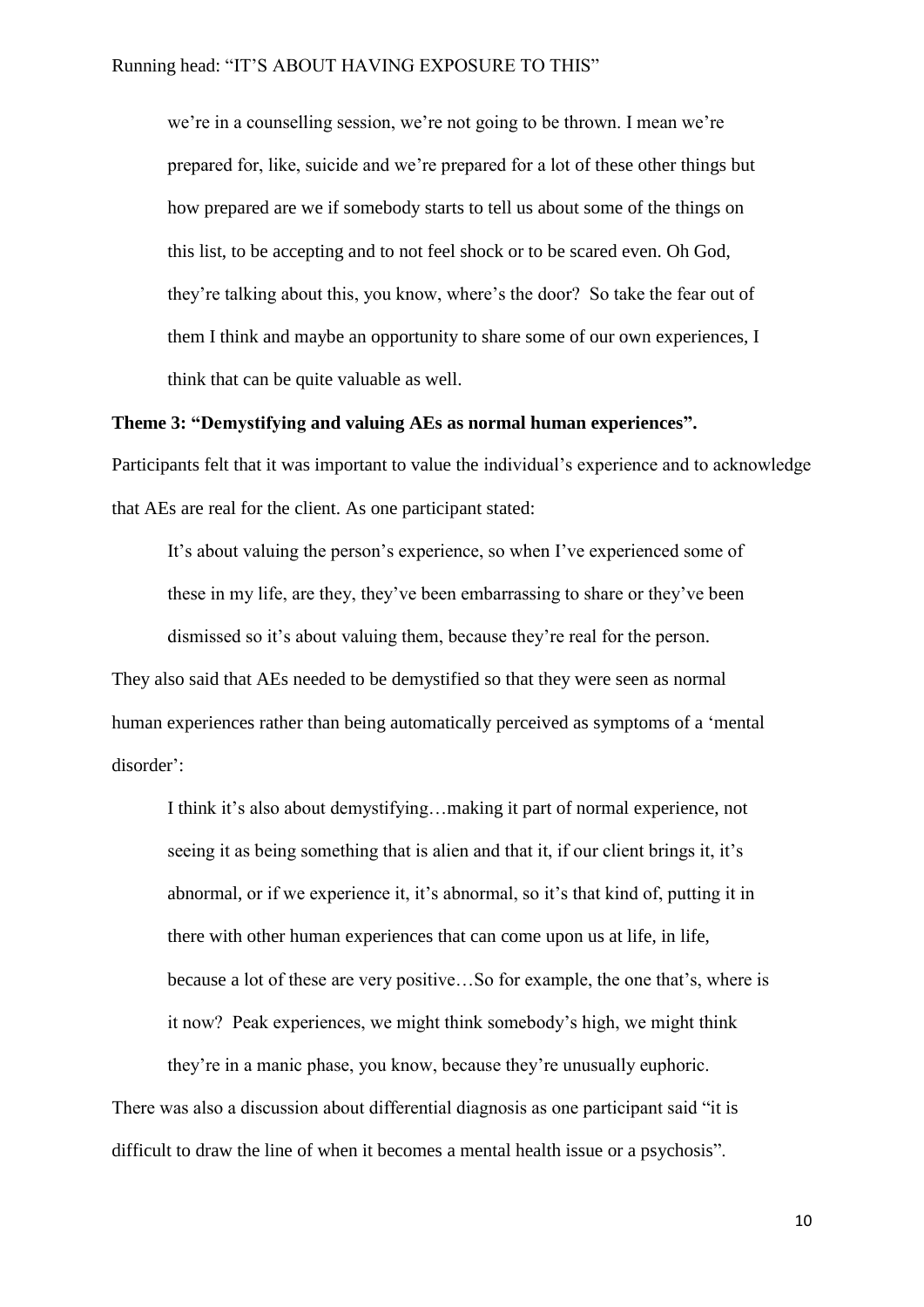However, the majority of participants felt that what was relevant was the level of distress experienced by clients and any associated risks rather than necessarily making a distinction between what is 'abnormal' or 'normal'. As one participant stated in reference to a client who had sensed the presence of the deceased after bereavement:

He's only 17, some might say this is him hallucinating. Personally I didn't think it was, he seemed quite comfortable with it, he wasn't distressed by his experiences, he was getting a lot of comfort from it.

# **Theme 4: "To ask or not to ask?".**

There were mixed views amongst the participants in terms of whether AEs should be enquired about at the assessment stage. Some participants felt that it was best to wait and ask about such experiences after the therapeutic relationship had been established, as they felt it would take a lot of trust to discuss such issues at the assessment stage. As one participant stated:

I think it takes a lot of trust to bring it out, maybe it's almost best left to the counselling room rather than in assessment because I'm not sure, once they've said 'no' in a perhaps not very safe environment of doing the assessment, would they then feel they want to go back and change their answer.

However, other participants pointed out that therapists ask about other sensitive issues, such as abuse and suicide, at the assessment stage, and felt that it could be normalising for clients if they were asked about AEs as part of a routine question as it showed clients that we are accepting of all their issues. This is exemplified by the following participant extracts:

If you ask that at assessment, it might allow the client to think "that was asked of me, dare I?" It just sort of, it allows them to be a bit braver doesn't it? Yeah, and they would potentially know that that's just some routine question, which gives it that feeling of it being usual.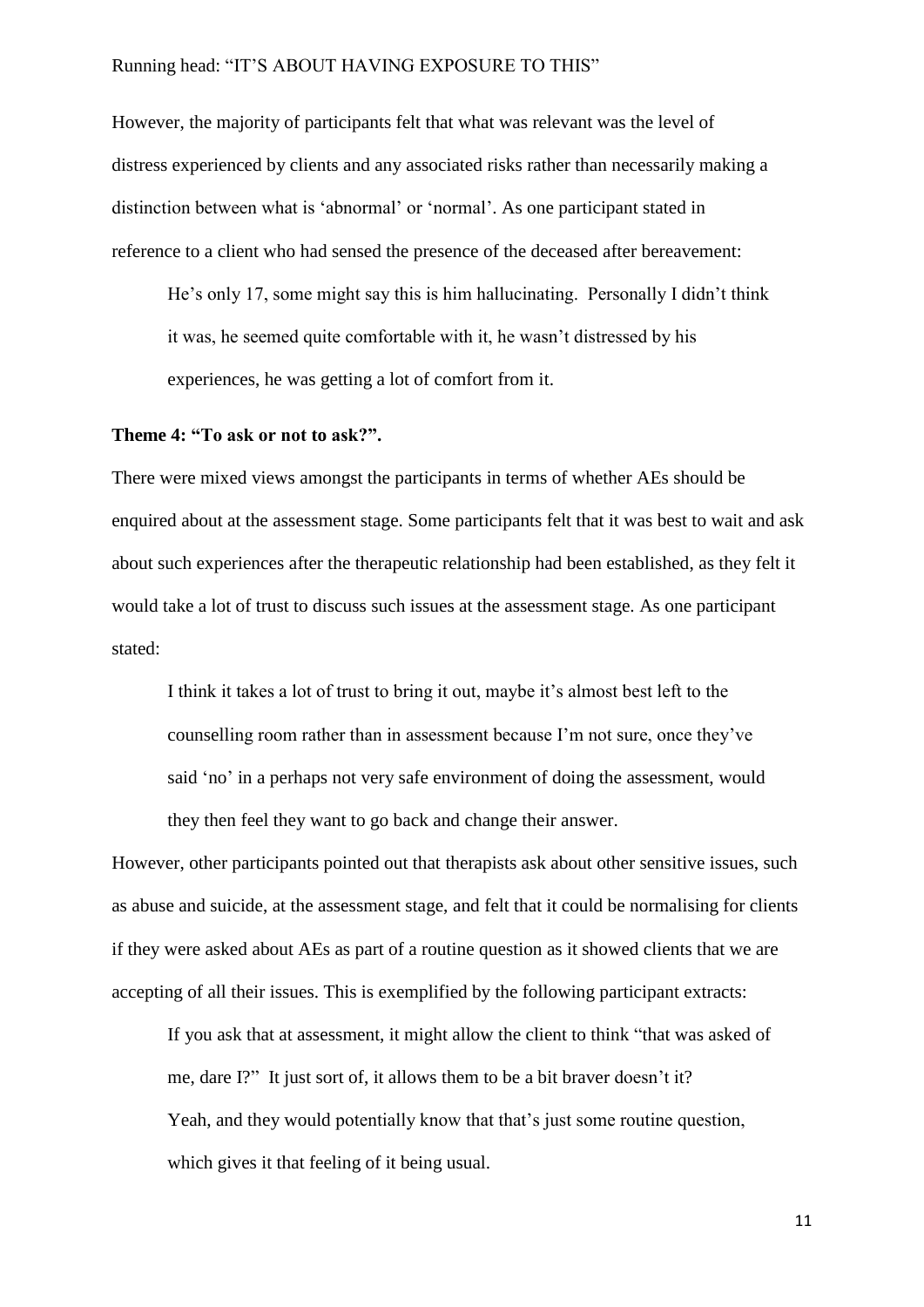Participants added that they would prefer to use the term 'unusual experiences' (although they acknowledged that some AEs could be common) as they found the term 'anomalous' to be a bit daunting.

# **Discussion**

Most of the participants that took part in the focus groups felt that they were unequipped to work with clients who reported AEs and stated that they had not received any training on these issues. This finding is similar to previous research undertaken in the Netherlands which also found that health professionals had not taken part in any training on the topic of AEs (Corbeau, 2004, as cited in Eybrechts & Gerding, 2012). This is perhaps not that surprising given that the topic of spirituality, which could be considered as integral to some AEs, particularly spiritual crisis, mediumship, NDEs, and reincarnation, is rarely discussed in the UK training context (Crossley & Salter, 2005); though research suggests that this may be changing in the US (Brawar, Handal, Fabricatore, Roberts, & Wajda-Johnston, 2002).

Participants said that they were taken by surprise when they had worked with a client who had disclosed AEs, and some mentioned feeling scared and fearful. This finding could have an impact on the therapeutic process in terms of disorienting the therapist, and future research may find it fruitful to explore the implications of this, for both therapist and client. We know relatively little, for example, about the effect that working with AEs might have on the therapist in terms of somatic resonance, countertransference, and vicarious trauma. Likewise, given that some research has shown a link between AEs and other issues such as abuse, trauma, and dissociation (for an overview see Dein, 2012), it is crucial that therapists feel able to explore the meaning of these experiences with clients to help them to make sense of their experiences and to identify any precipitating factors that might be involved. It is also important for therapists to be aware that for some individuals AEs can be comforting, lifeenhancing, and adaptive, and can contribute to better psychological wellbeing (e.g., Braud,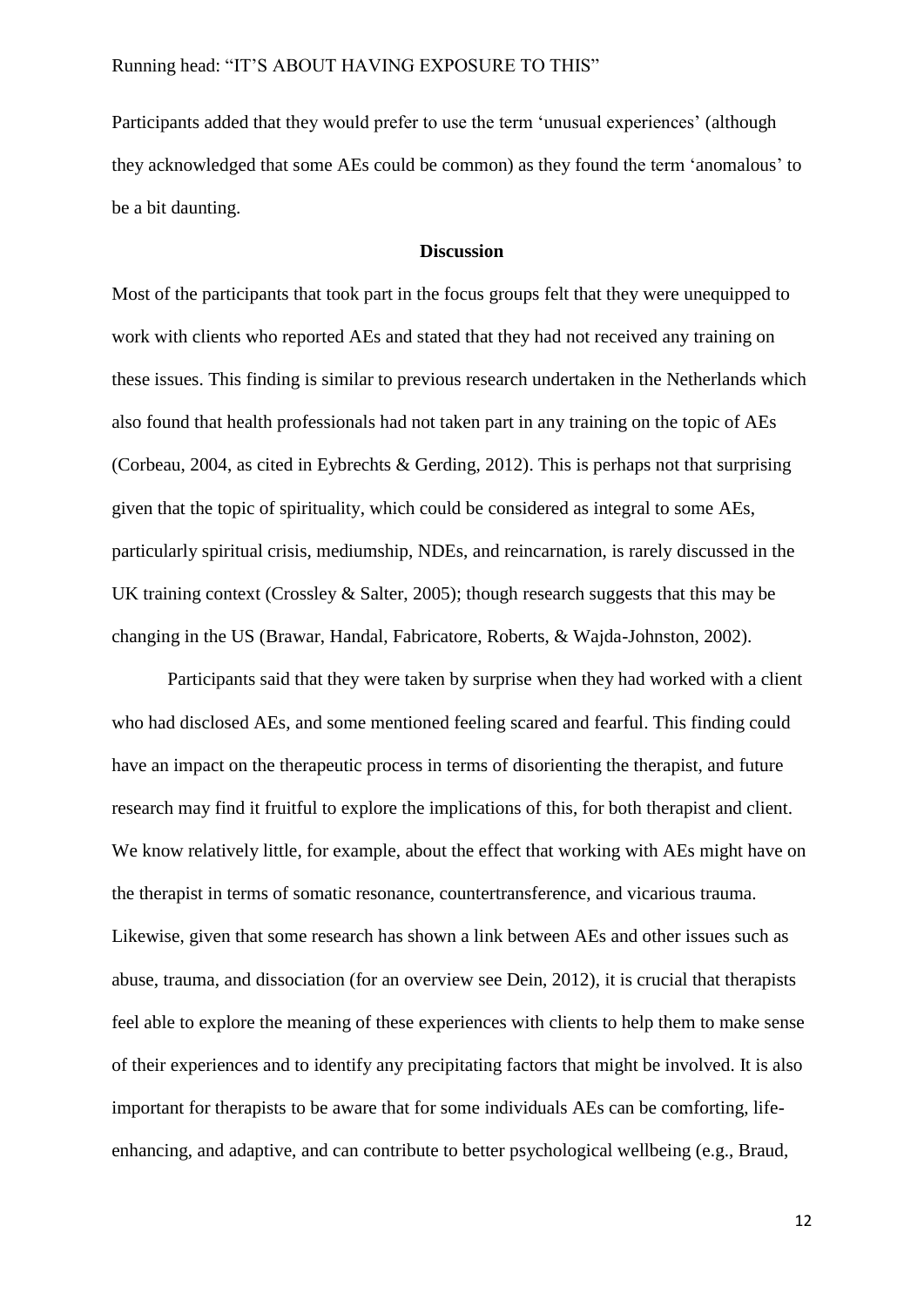2012; Grof & Grof, 1989; Kennedy & Kanthamani, 1995; Roxburgh & Roe, 2011; Wilde & Murray, 2009).

Participants also said that the shock they felt upon hearing clients report AEs depended on the context in which AEs were shared by clients as they believed that some counselling settings better prepared therapists for managing particular types of AEs; for example, bereavement work normalising client's experiences of sensing the presence of the deceased. This may be a consequence of research having an influence on practice as a recent narrative review showed that bereaved people often sense the presence of the deceased and that this can be a natural and adaptive part of the grief process (Keen, Murray, & Payne, 2013). Nevertheless, participants also felt that they should be introduced to AEs whilst training so that they would be better prepared to work with such issues in generic settings, and that this could include relatively straightforward activities such as group discussions, case studies, having a list of AEs, and independent learning group tasks. Based on these findings we recommend that training providers consider incorporating some of these activities into their teaching but also that organisations responsible for the dissemination of information on therapeutic practice could include information on their websites; for example, the BACP currently has an information sheet on working with spirituality and a similar resource could be designed for  $\text{AEs}^2$ . Likewise, it is anticipated that the emerging field of clinical parapsychology (see Kramer et al., 2012) will contribute to more reliable and accurate information on AEs for members of the general public and mental health professionals.

Another finding that arose from the focus group discussions was that participants questioned whether they needed to be able to distinguish between what was considered pathological and a mental illness and what was considered a normal human experience. This

**.** 

<sup>&</sup>lt;sup>2</sup> The authors would be happy to design such a resource in collaboration with the BACP.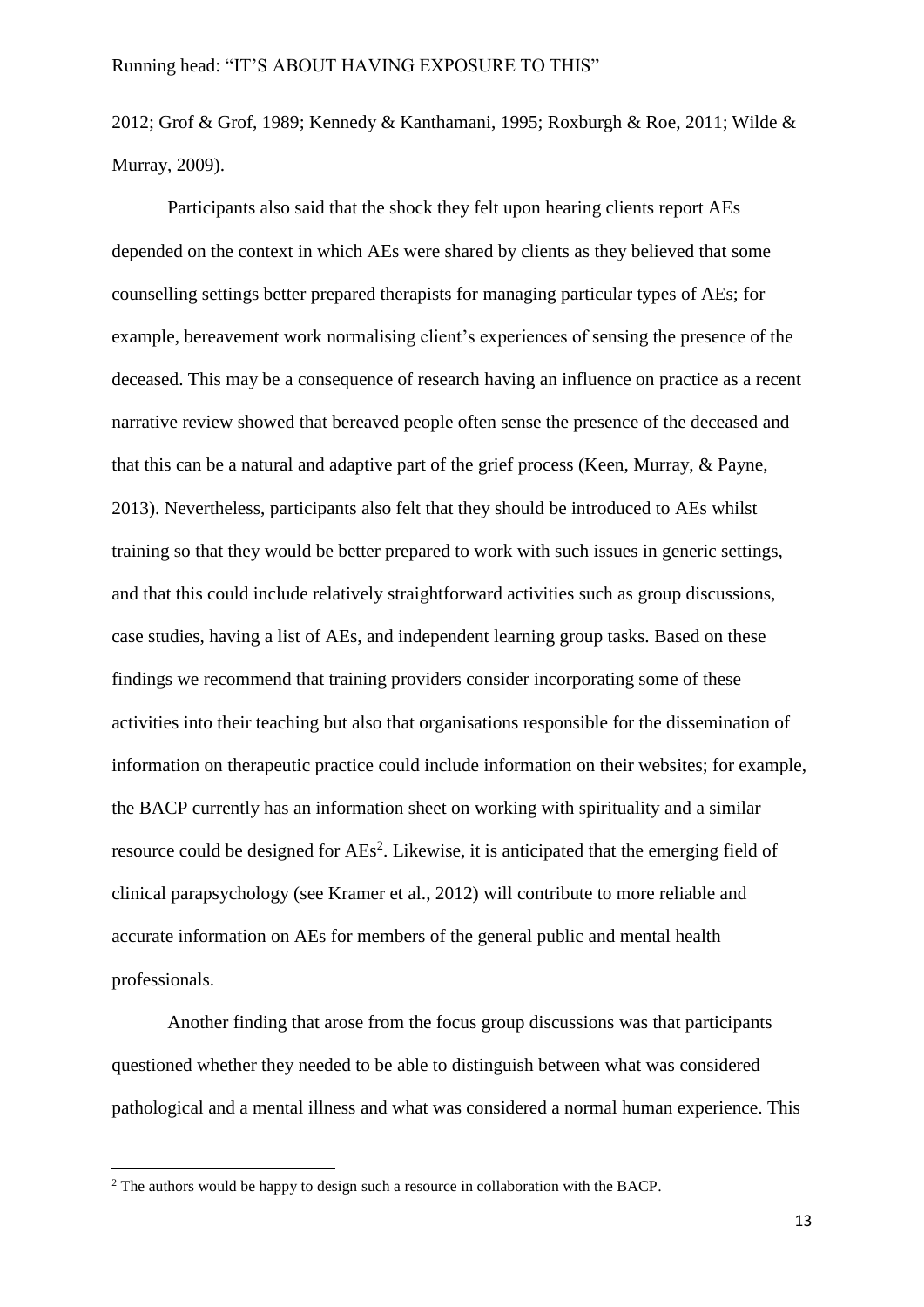finding draws attention to current debates within mental health, particularly in relation to psychosis, in terms of the validity, reliability and utility of making such an either/or distinction about individuals' experiences and mental health by use of psychiatric diagnoses that adopt a medical model (Boyle, 2007; Cooke, 2014). Some participants reflected on the importance of considering the clients level of psychological distress and any associated risks, rather than the necessity of making such a distinction between what is 'normal' and 'abnormal'. This corresponds with the 'continuum model' of mental health which argues that individuals vary along a scale of poor mental health and good mental health, and that this can depend on various personal and external factors. In terms of AEs, for example, recent research has shown that it is not necessarily the AE itself that has an impact on whether or not the person experiences psychological distress, but rather how they appraise such experiences, perceived levels of social support, and whether or not there are opportunities to reduce stigma in a context that normalises and validates the experience (Brett, Heriot-Maitland, McGuire, & Peters, 2014; Heriot-Maitland, Knight, & Peters, 2012; Roxburgh & Roe, 2014; Taylor & Murray, 2012).

Participants were divided in terms of whether AEs should be enquired about at the assessment stage, with some feeling that such issues would be better discussed when a therapeutic relationship had been established, and others reflecting on how normalising it could be for clients to be invited to talk about such issues with what could be conveyed as a routine assessment question. Similar considerations were highlighted by participants in Crossley and Salter's (2005) study exploring the experience of addressing spiritual beliefs in therapy as some participants said that they routinely enquired about spiritual beliefs, whereas others said that they waited for the client to initiate discussion. Clearly, more research is needed in this area in terms of the potential benefits or drawbacks of the therapist directly enquiring about AEs at the assessment stage or within the therapeutic session.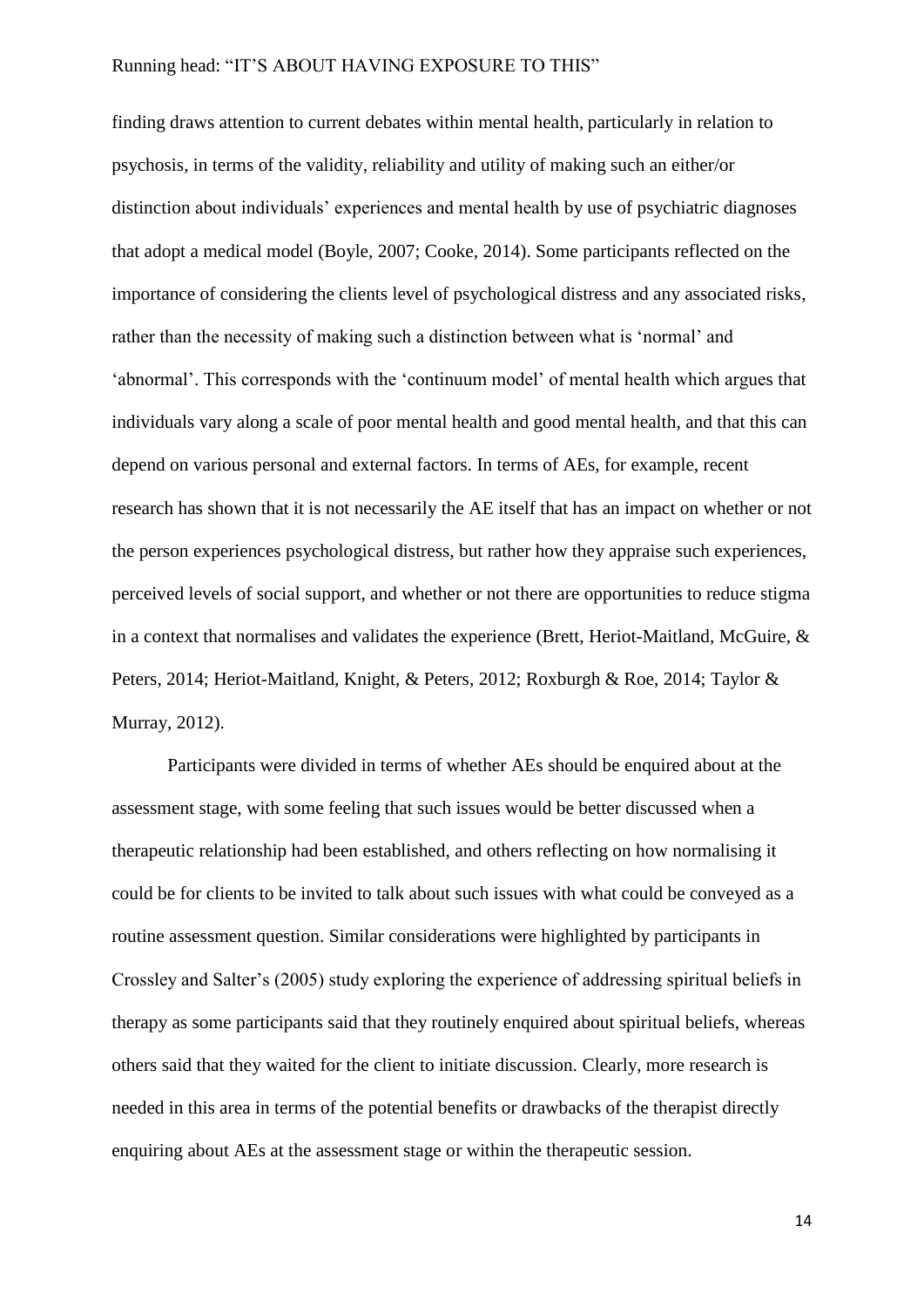One of the challenges of this research was arranging focus groups with students.

Although we tried to emphasise the benefits of taking part in the research in our recruitment documentation, which included gaining insights into how to support clients who have AEs and the potential to improve training courses, we speculate that some of the challenges we faced might have been the result of students' training commitments or the subject matter of the research not being seen as relevant. Widdowson (2012) found that trainee therapists are reluctant to utilise or participate in research due to competing demands on their time as well as perceptions that psychotherapy research is not relevant to clinical practice. It should also be pointed out that we had better success recruiting participants for the focus groups via social networking sites than via training organisations and therefore

counselling/psychotherapy researchers might want to consider this as a valuable strategy when designing future studies. We were disappointed that so few training organisers accepted our offer of presenting a short talk on the research, which may have helped recruitment, though as both authors are lecturers on counselling programmes we can appreciate the time restraints involved in fitting this into a busy schedule. In terms of the implications for future counselling/psychotherapy research, we propose that training providers consider a participant pool attached to courses for students to take part in approved research related to counselling/psychotherapy. This would be an opportunity for students to gain experience of taking part in research which may, in turn, increase their interest in research and enhance their personal and professional development.

In terms of the limitations of this research, we note that the sample was restricted to counselling/psychotherapy trainees and that future research could also be conducted with trainees enrolled on other courses, for example, counselling or health psychology programmes (accredited by the BPS), psychotherapy programmes (accredited by the UKCP) or medical training programmes to see whether there are any similarities or differences in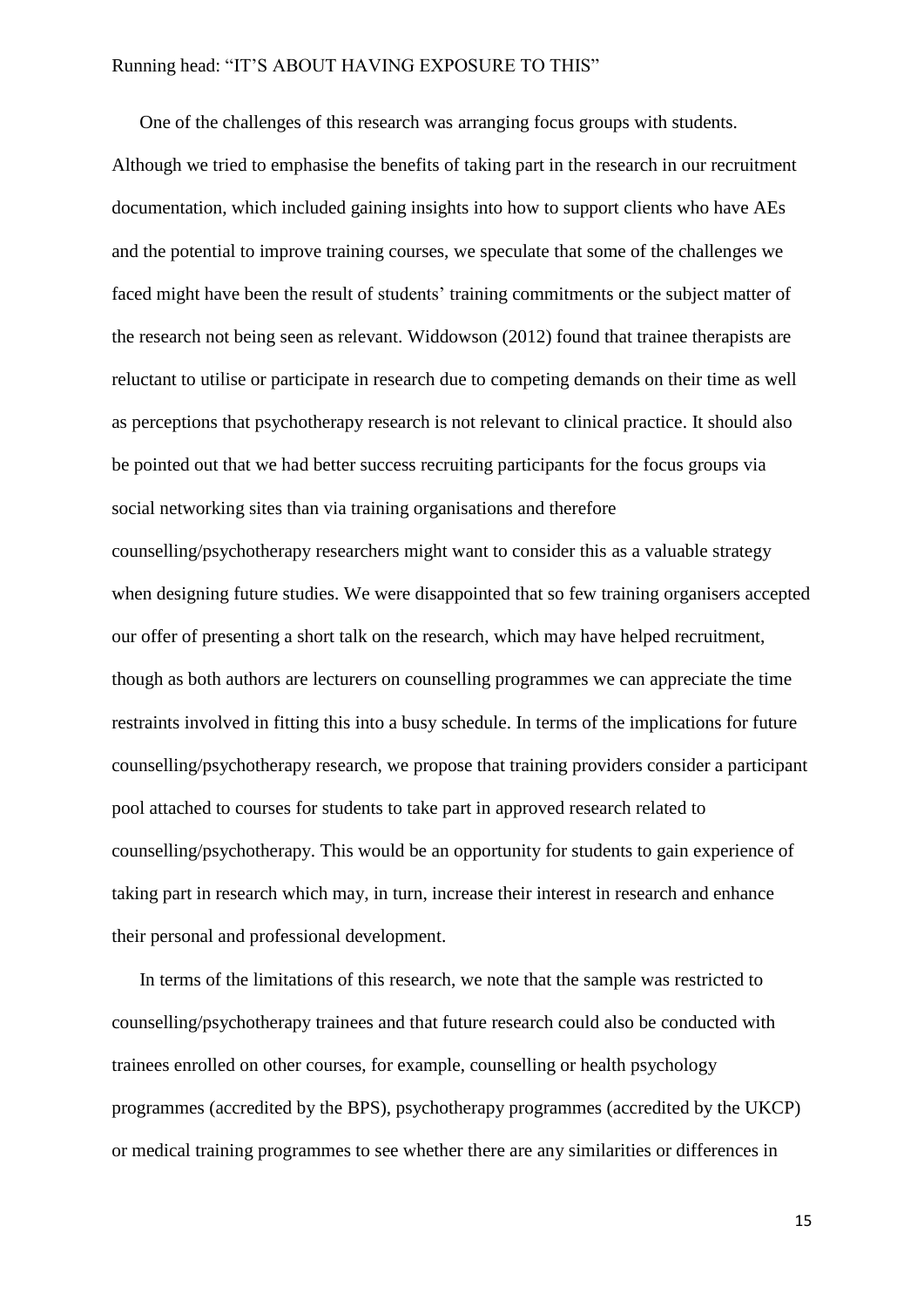findings. Likewise, results may have been different if the sample had consisted of qualified therapists rather than trainees as it is possible that therapists might feel more confident working with AEs the more experienced they are. However, previous research conducted by the authors with therapists who had been practising for between 4 and 27 years still felt it would be useful to have accurate and reliable information about AEs and for trainees to be introduced to the topic whilst training (Roxburgh & Evenden, 2016).

### **References**

Belz, M. & Fach W. (2012). Theoretical reflections on counselling and therapy for individuals reporting ExE. In W. H. Kramer, E. Bauer, & G. H. Hövelmann (Eds.), *Perspectives of clinical parapsychology: An introductory reader (pp. 168-189).* Bunnik: Stichting Het Johan Borgman Fonds.

Boyle, M. (2007). The problem with diagnosis. *The Psychologist, 20* (5), 290-292.

Braud, W. (2012). Health and well-being benefits of exceptional human experiences. In C. Murray (Ed.), *Mental health and anomalous experience* (pp. 107-124). Hauppauge, New York: Nova Science Publishers.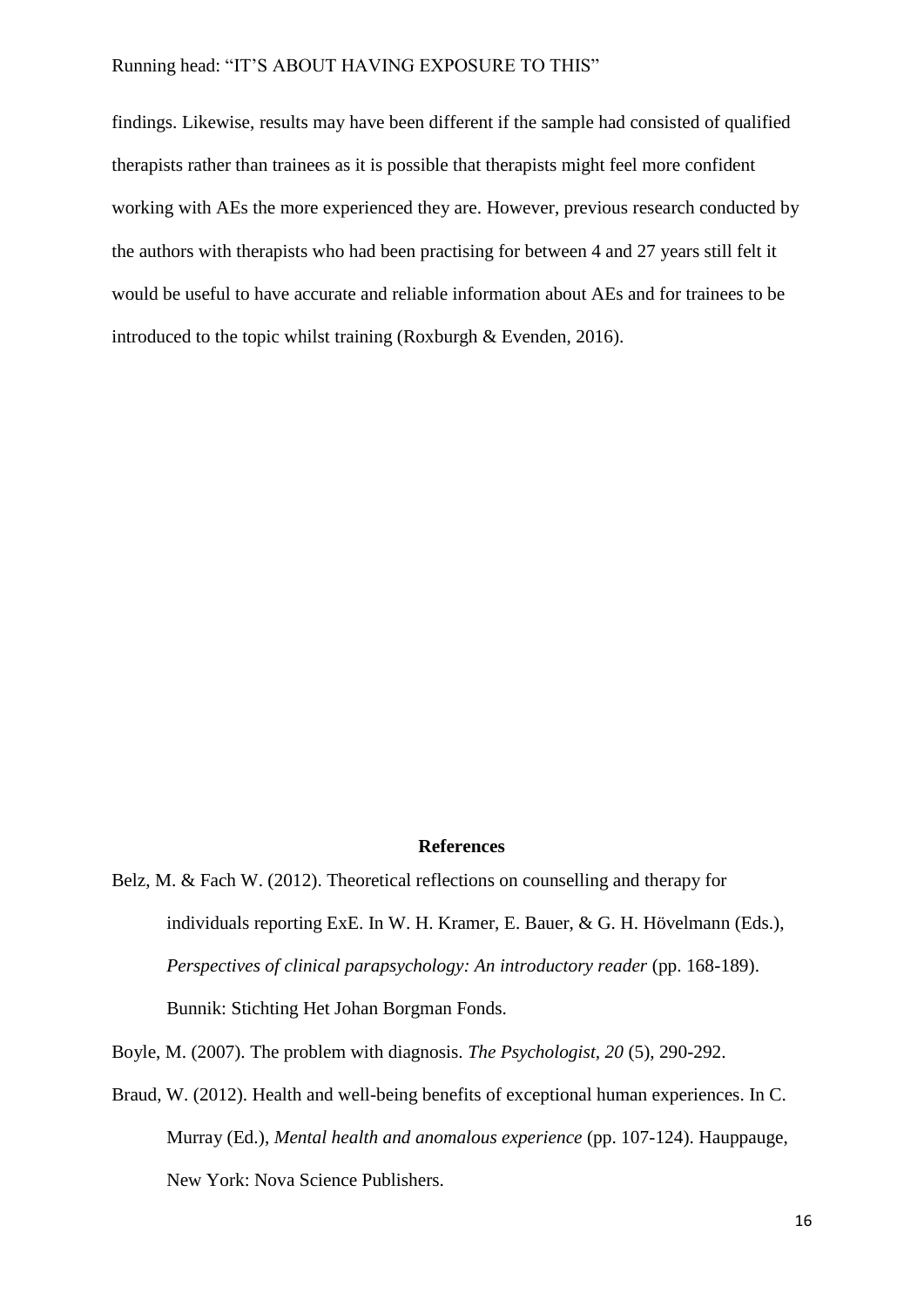Braun, V., & Clarke, V. (2006). Using thematic analysis in psychology. *Qualitative Research in Psychology, 3*, 77-101.

Braun, V., & Clarke, V. (2013). *Successful qualitative research*. London: Sage.

- Brawar, P. A., Handal, P. J., Fabricatore, A. N., Roberts, R., & Wajda-Johnston, V. A. (2002). Training and education in religion/spirituality within APA-accredited clinical psychology programs. *Professional Psychology: Research and Practice, 33*, 203-206.
- Brett, C., Heriot-Maitland, C., McGuire, P., & Peters, E. (2014). Predictors of distress associated with psychotic-like anomalous experiences in clinical and non-clinical populations. *British Journal of Clinical Psychology, 53*, 213-227.
- Cardeña, E., Lynn, S. J., & Krippner, S. (Eds.) (2014). *Varieties of anomalous experience: Examining the scientific evidence* (2<sup>nd</sup> ed.). Washington, DC: American Psychological Association.
- Cooke, A. (Ed.) (2014). *Understanding psychosis and schizophrenia*. Leicester: British Psychological Society.
- Crossley, J.P. & Salter, D.P. (2005). A question of finding harmony: A grounded theory study of clinical psychologists' experience of addressing spiritual beliefs in therapy. *Psychology and Psychotherapy: Theory, Research and Practice, 78*, 295–313.
- Dein, S. (2012). Mental health and the paranormal. *International Journal of Transpersonal Studies, 3*, 61-74.
- Eybrechts, M. V., & Gerding, J. L. F. (2012). Explorations in clinical parapsychology. In W. H. Kramer, E. Bauer, & G. H. Hövelmann (Eds.), *Perspectives of clinical parapsychology: An introductory reader* (pp. 35-48). Bunnik: Stichting Het Johan Borgman Fonds.
- Frith, H. (2000). Focusing on sex: Using focus groups in sex research. *Sexualities, 3,* 275- 297.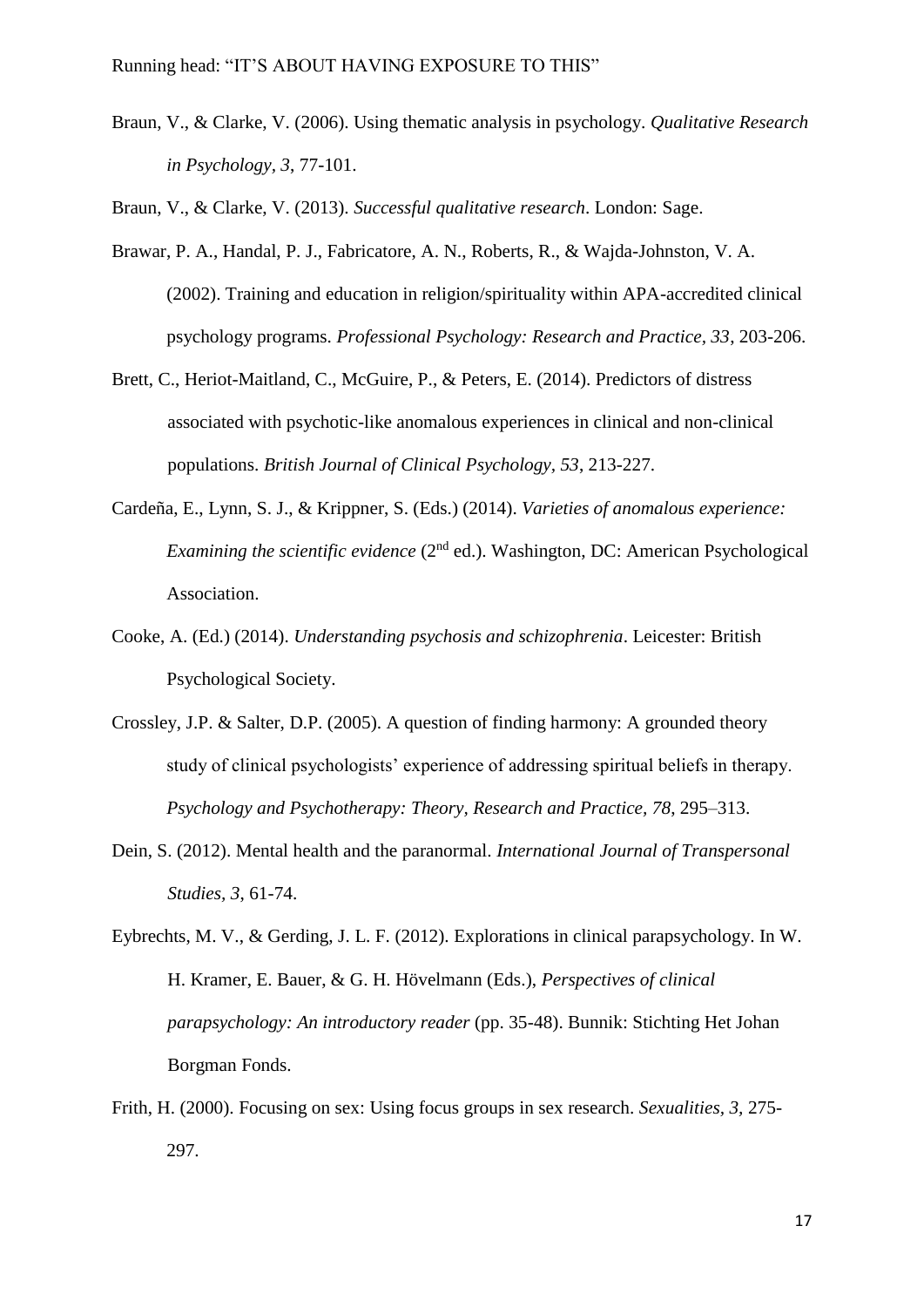- Grof, S., & Grof, C. (Eds.) (1989). *Spiritual emergency: When personal transformation becomes a crisis.* Los Angeles, CA: J. P. Tarcher.
- Hastings, A. (1983). A counseling approach to parapsychological experience. *Journal of Transpersonal Psychology, 15*, 143-167.
- Heriot-Maitland, C., Knight, M. & Peters, E. (2012). A qualitative comparison of psychoticlike phenomena in clinical and non-clinical populations. *British Journal of Clinical Psychology, 51*, 37-53.
- Ianuzzo, G. (2012). Clinical parapsychology and parapsychological counselling in psychiatric practice. In W. H. Kramer, E. Bauer, & G. H. Hövelmann (Eds.), *Perspectives of clinical parapsychology: An introductory reader* (pp. 58-65). Bunnik: Stichting Het Johan Borgman Fonds.
- Ipsos MORI, (2003). Three in five 'Believe in God'. Retrieved from [https://www.ipsos](https://www.ipsos-mori.com/researchpublications/researcharchive/773/Three-In-Five-Believe-In-God.aspx)[mori.com/researchpublications/researcharchive/773/Three-In-Five-Believe-In-](https://www.ipsos-mori.com/researchpublications/researcharchive/773/Three-In-Five-Believe-In-God.aspx)[God.aspx.](https://www.ipsos-mori.com/researchpublications/researcharchive/773/Three-In-Five-Believe-In-God.aspx)
- Keen, C., Murray, C., & Payne, S. (2013). Sensing the presence of the deceased: A narrative review. *Mental Health, Religion and Culture, 16*, 384-402.
- Kennedy, J. E., & Kanthamani, H. (1995). An exploratory study of the effects of paranormal and spiritual experiences on people's lives and well-being. *Journal of the American Society for Psychical Research, 89*, 249–264.
- Kramer, W., Bauer, E., & Hövelmann, G. (Eds.) (2012). *Perspectives of clinical parapsychology: An introductory reader*. Bunnik: Stichting Het Johan Borgman Fonds.
- Moore, D. W. (2005). Three in four Americans believe in paranormal. Gallup News Service. Retrieved from [www.gallup.com/poll/16915/three-four-americans-believe](http://www.gallup.com/poll/16915/three-four-americans-believe-paranormal.aspx)[paranormal.aspx.](http://www.gallup.com/poll/16915/three-four-americans-believe-paranormal.aspx)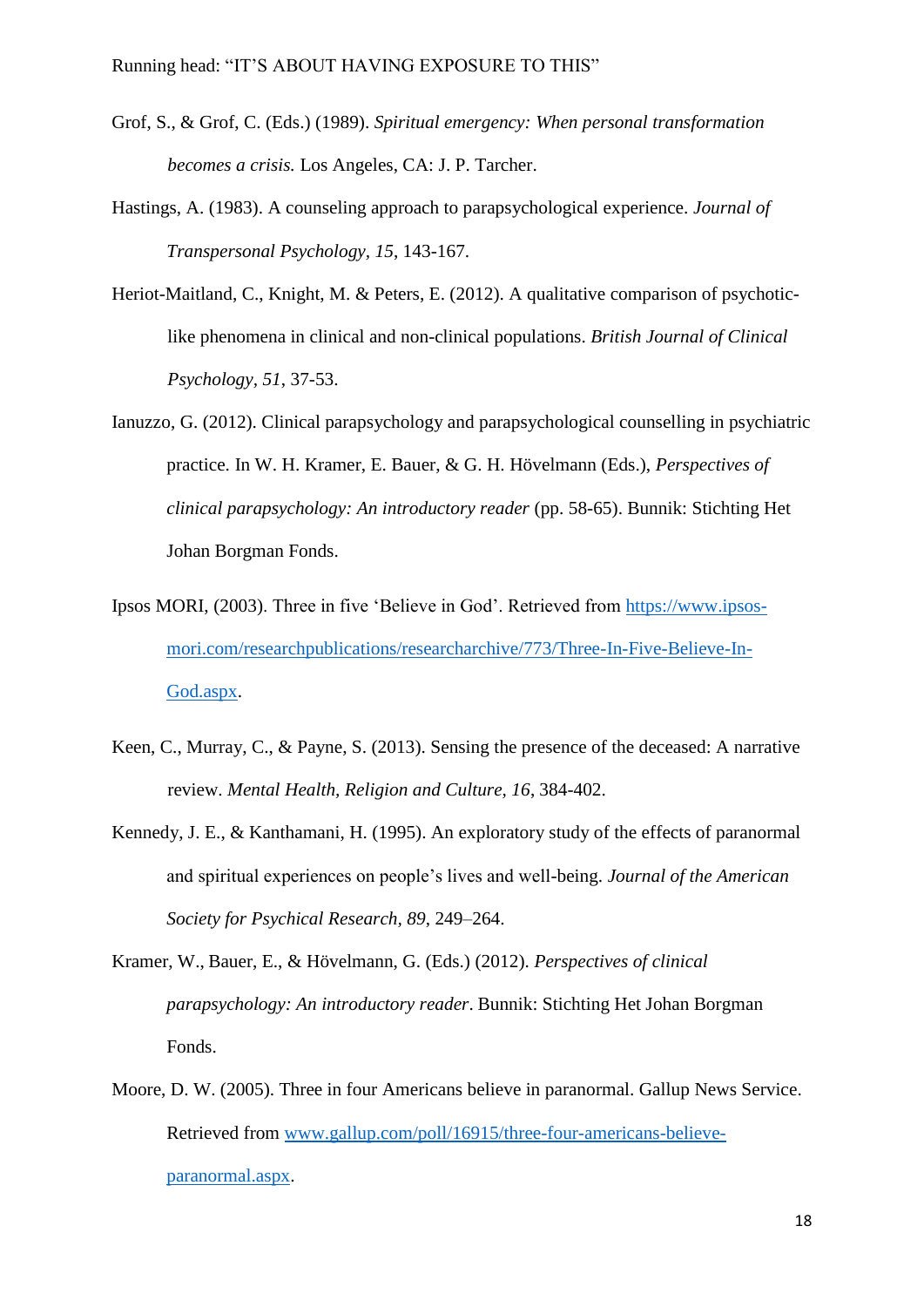- Roxburgh, E. C., & Evenden, R. E. (2016). "They daren't tell people": Therapists experiences of working with clients who report anomalous experiences [Special Issue]. *European Journal of Psychotherapy and Counselling*, *18*, 123-141.
- Roxburgh, E. C., & Evenden, R. E. (in press). "Most people think you're a fruit loop": Clients' experiences of seeking support for anomalous experiences. *Counselling and Psychotherapy Research*.
- Roxburgh, E. C., & Roe, C. A. (2011). A survey of dissociation, boundary-thinness and psychological wellbeing in Spiritualist mental mediumship. *Journal of Parapsychology*, *7*, 279-299.
- Roxburgh, E. C., & Roe, C. A. (2014). Reframing voices and visions using a spiritual model: An interpretative phenomenological analysis of anomalous experiences in mediumship. *Mental Health, Religion, & Culture*, *17*, 6, 641-653.
- Roxburgh, E. C., Ridgway, S., & Roe, C. (2015). Exploring the meaning in meaningful coincidences: An interpretative phenomenological analysis of synchronicity in therapy [Special Issue]. *European Journal of Psychotherapy and Counselling, 17*, 144-161.
- Roxburgh, E. C., Ridgway, S., & Roe, C. (2016). Synchronicity in the therapeutic setting: A survey of practitioners. *Counselling and Psychotherapy Research, 16*, 44-53.
- Taylor, S. F. (2005). Between the idea and the reality: A study of the counselling experiences of bereaved people who sense the presence of the deceased. *Counselling and Psychotherapy Research, 5*, 53-61.
- Taylor, G., & Murray, C. (2012). The role of understanding, engagement and meaning in anomalous experience: A narrative review of the evidence from cultural research. In C. Murray (Ed.) *Mental health and anomalous experiences* (pp. 1-17). NY: Nova Science Publishers.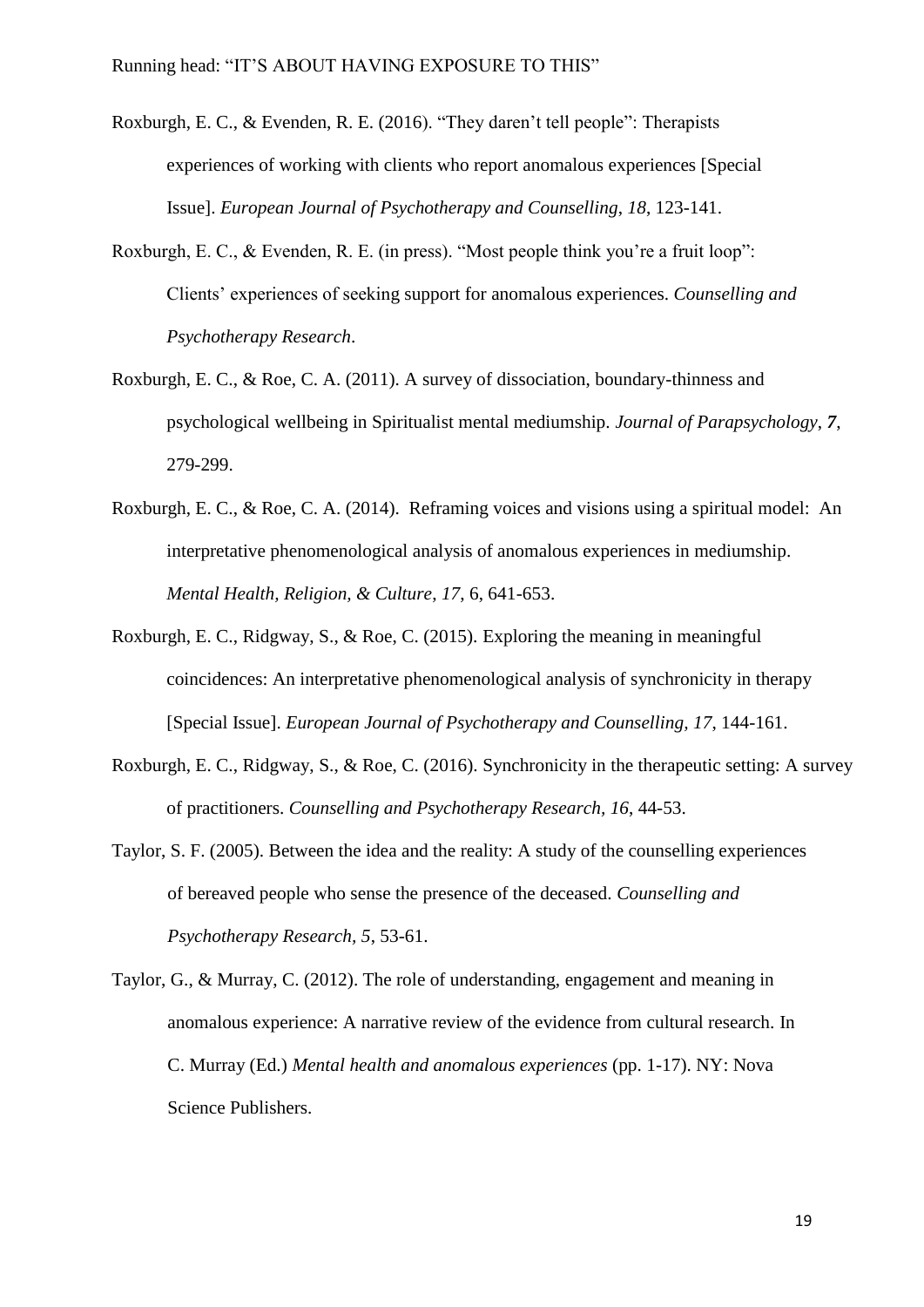- Siegel, C. (1986). Parapsychological counselling: Six patterns of response to spontaneous psychic experiences. In W. G. Roll (Ed.), *Research in Parapsychology* (pp. 172-174). Metuchen, NJ: Scarecrow Press.
- Stewart, D. W., Shamdasani, P. N., & Rook, D. W. (2007). *Focus groups: Theory and practice*. London: Sage.
- Widdowson, M. (2012). Perceptions of psychotherapy trainees of psychotherapy research. *Counselling and Psychotherapy Research, 12*, 178-186.
- Wilde, D. J., & Murray, C. D. (2009). The evolving self: Finding meaning in near-death experiences using interpretative phenomenological analysis. *Mental Health, Religion and Culture, 12*, 223-239.
- Willig, C., & Stainton-Rogers, W. (2013). *The Sage handbook of qualitative research in psychology*. London: Sage.

#### **Appendices**

## **Appendix A. List of AEs used in the research**

**1. Psychic experiences** are those in which we learn about or influence the world through means other than the conventionally recognised senses (e.g., extrasensory perception/ESP, mind over matter)

**2. Mystical experiences** are those in which there is a strong sense of greater connection, sometimes amounting to union, with the divine, other people, other life forms, objects, surroundings, or the universe itself. Often, this is accompanied by a sense of ecstasy.

**3. Peak experiences** are moments when people experience, more closely than usual, all that one can be. One may feel in the flow of things, self-fulfilled, engaged in optimal functioning, and filled with highest happiness. They may be triggered by art, sport, music, the natural world, tragedy or noble acts.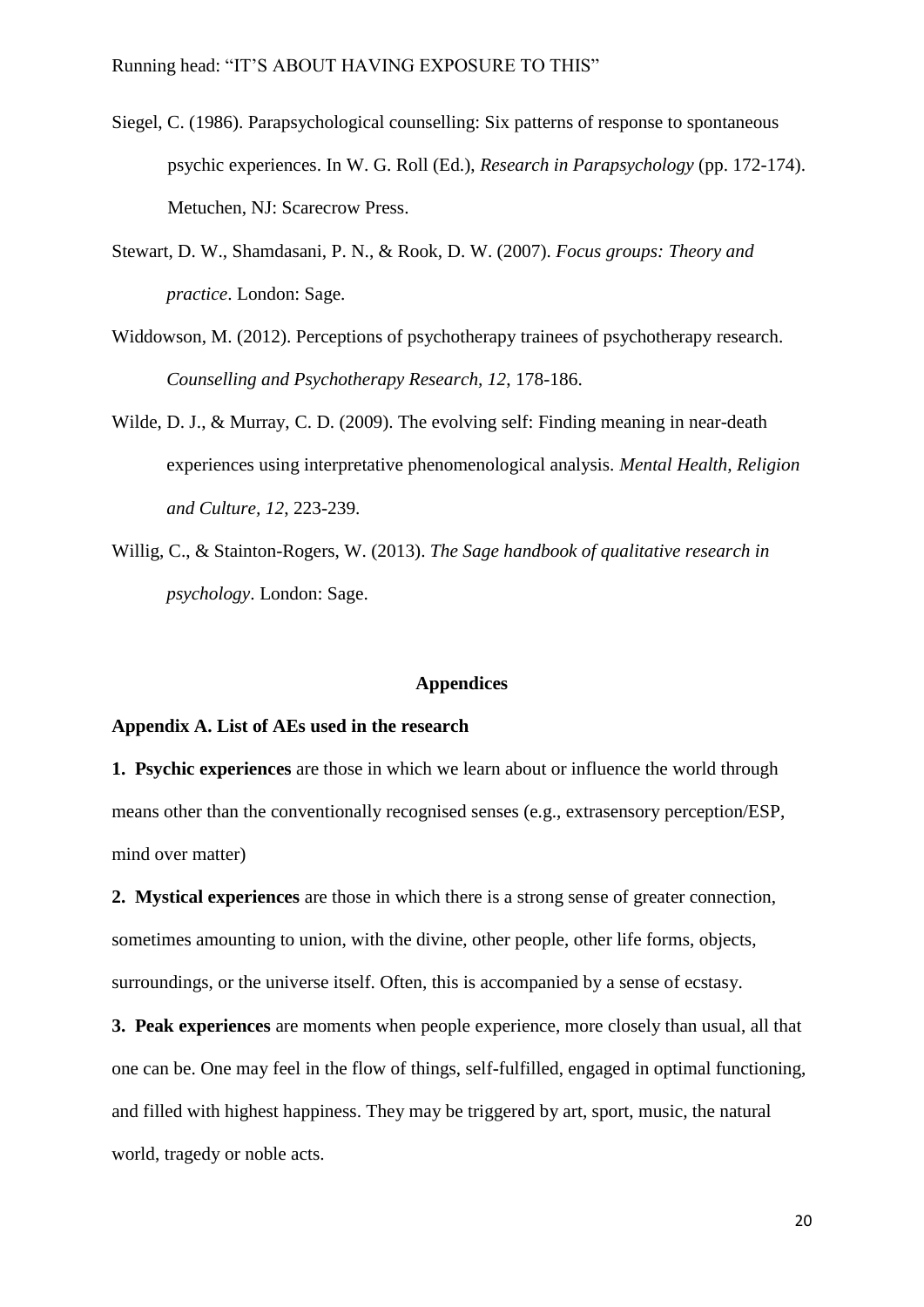**4. Out of body experiences (OBEs)** involve a sensation of being outside one's body and, in some cases, perceiving the physical body from a place outside the body.

**5. Hauntings** are characterized by subjective visions ('ghosts') and sometimes noises in a particular location.

**6. Poltergeist activity** is usually associated with a person rather than a place and involves phenomena, such as destruction/relocation of furniture, levitation of cutlery, knocking on doors, unusual noises.

**7. Experiences of unusual healing** include instances of recovery, cure, or enhancement of physical, psychological, or spiritual well-being beyond what is usually experienced or expected on the basis of conventional medical or psychological knowledge (e.g., psychic healing or distant healing).

**8. Encounter experiences** are those in which the person is confronted with something that is actually there but is awesome and wondrous (e.g. a glorious mountain peak) or something that is not supposed to be there (e.g., UFOs, angels, mythical beings, spirit guides).

**9. Reincarnation/past life experiences** include the belief that the soul or spirit has been reborn into another body.

**10. Therianthropy** is the belief that one can transform into an animal and often involves experiencing phantom limbs (feeling as though a body part is missing) or mental shifts (altered state of consciousness).

**11. Synchronicity experiences are** defined as meaningful coincidences between an inner event (e.g., thought, vision, dream) and one or more external events occurring at the same time. For example, thinking about someone and that person then phoning you to tell you something important.